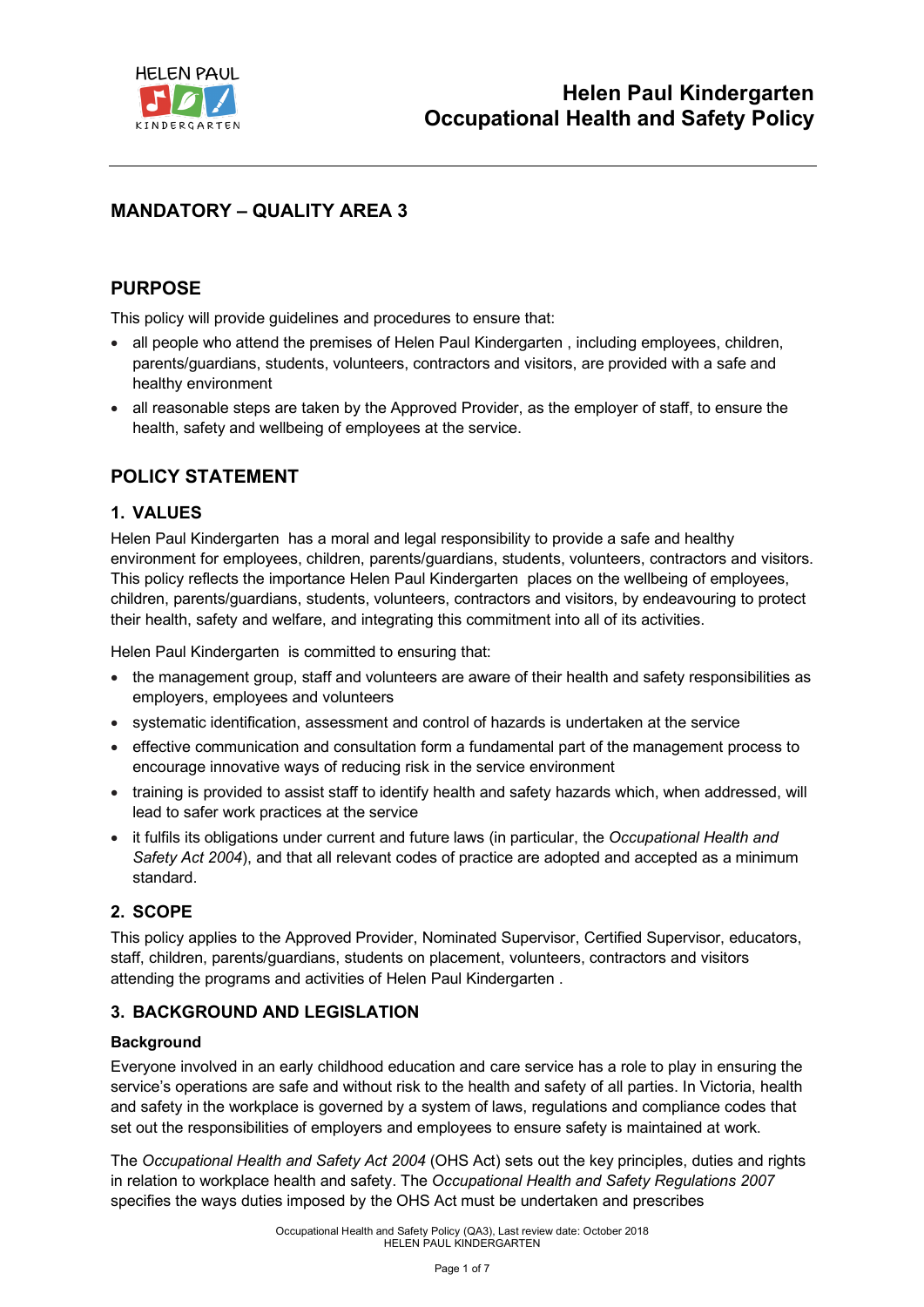

procedural/administrative matters to support the OHS Act, such as requiring licenses for specific activities, or the need to keep records or notify authorities on certain matters.

The legal duties of an **employer** under the OHS Act are:

- to provide and maintain a workplace that is safe and without risk to the health of employees. This responsibility extends to contractors for routine tasks over which the employer has management. For contractors completing non-routine tasks, the employer must ensure that the service's daily operations and layout do not pose unreasonable risks
- to ensure other individuals, such as families and visitors, are not exposed to health and safety risks arising from the organisation's activities
- to consult with employees about OHS matters that will, or will likely, affect employees directly, including identifying hazards and assessing risks, and making decisions about risk control measures.

The OHS Act places the responsibility on **employees** for:

- taking care of their own safety and the safety of others who may be affected by their actions
- co-operating with reasonable OHS actions taken by the employer, including following guidelines, attending OHS-related training, reporting incidents, co-operating with OHS investigations, encouraging good OHS practice with fellow employees and others at the service, and assisting the employer with conducting OHS inspections during operating hours
- not interfering with safety equipment provided at the service, such as fire extinguishers.

#### **Legislation and standards**

Relevant legislation and standards include but are not limited to:

- *Accident Compensation Act 1985* (Vic)
- *AS/NZS 4804:2001 and 4801:2001 Occupational health and safety systems*
- *Education and Care Services National Law Act 2010*
- *Education and Care Services National Regulations 2011*
- *National Quality Standard*, Quality Area 2: Children's Health and Safety
	- Standard 2.3: Each child is protected
		- Element 2.3.1: Children are adequately supervised at all times
		- Element 2.3.2: Every reasonable precaution is taken to protect children from harm and any hazard likely to cause injury
- *National Quality Standard*, Quality Area 3: Physical Environment
	- Standard 3.1: The design and location of the premises is appropriate for the operation of a service
		- Element 3.1.1: Outdoor and indoor spaces, buildings, furniture, equipment, facilities and resources are suitable for their purpose
		- Element 3.1.2: Premises, furniture and equipment are safe, clean and well maintained
- *National Quality Standard*, Quality Area 7: Leadership and Service Management
	- Standard 7.1: Effective leadership promotes a positive organisational culture and builds a professional learning community
- *Occupational Health and Safety Act 2004*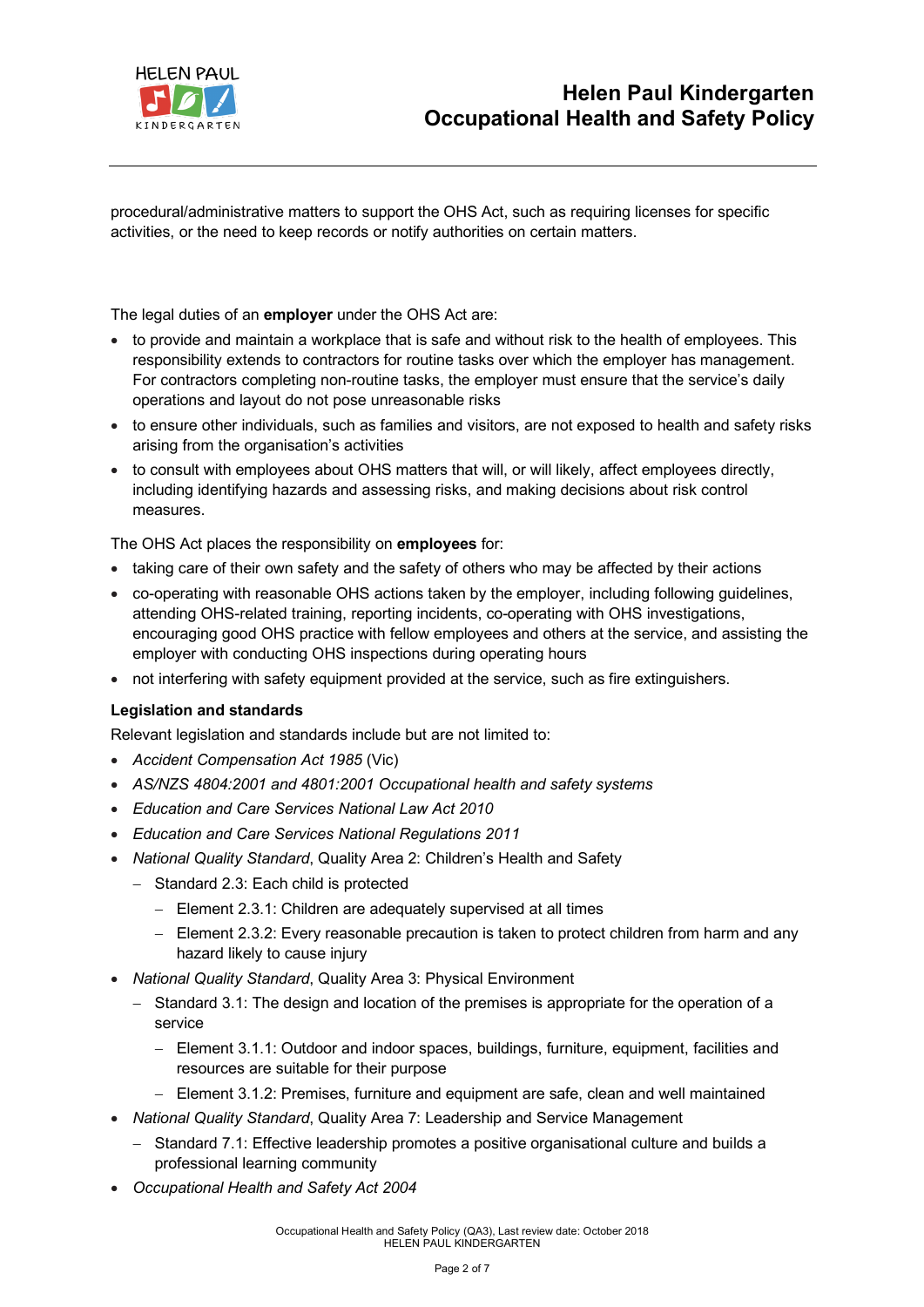

#### • *Occupational Health and Safety Regulations 2007*

The most current amendments to listed legislation can be found at:

- Victorian Legislation Victorian Law Today: http://www.legislation.vic.gov.au/
- Commonwealth Legislation ComLaw: http://www.comlaw.gov.au/

### **4. DEFINITIONS**

The terms defined in this section relate specifically to this policy. For commonly used terms e.g. Approved Provider, Nominated Supervisor, Regulatory Authority etc. refer to the *General Definitions* section of this manual.

**Duty of care:** A common law concept that refers to the responsibilities of organisations to provide people with an adequate level of protection against harm and all reasonable foreseeable risk of injury. In the context of this policy, duty of care refers to the responsibility of education and care services to provide children, staff, students, volunteers, contractors and anyone visiting the service with an adequate level of care and protection against reasonable foreseeable harm and injury.

**Hazard:** An element with the potential to cause death, injury, illness or disease.

**Hazard identification:** A process that involves identifying all foreseeable hazards in the workplace and understanding the possible harm that each hazard may cause.

**Hazard management:** A structured process of hazard identification, risk assessment and control, aimed at providing safe and healthy conditions for employees, contractors and visitors while on the premises of Helen Paul Kindergarten or while engaged in activities endorsed by Helen Paul Kindergarten .

**Harm:** Includes death, or injury, illness (physical or psychological) or disease that may be suffered by a person as a consequence of exposure to a hazard.

**Material safety data sheet:** Provides employees and emergency personnel with safety procedures for working with toxic or dangerous materials. The data sheet includes all relevant information about the material such as physical properties (e.g. melting/boiling point, toxicity and reactivity), health effects, first aid requirements and safe handling procedures (e.g. personal protective equipment, safe storage/disposal and management of spills).

**OHS committee:** A committee that facilitates co-operation between an employer and employees in instigating, developing and carrying out measures designed to ensure the health and safety of employees in the workplace.

**Risk:** The chance (likelihood) that a hazard will cause harm to individuals.

**Risk assessment:** A process for developing knowledge/understanding about hazards and risks so that sound decisions can be made about the control of hazards. Risk assessments assist in determining:

- what levels of harm can occur
- how harm can occur
- the likelihood that harm will occur.

**Risk control:** A measure, work process or system that eliminates an OHS hazard or risk, or if this is not possible, reduces the risk so far as is reasonably practicable.

## **5. SOURCES AND RELATED POLICIES**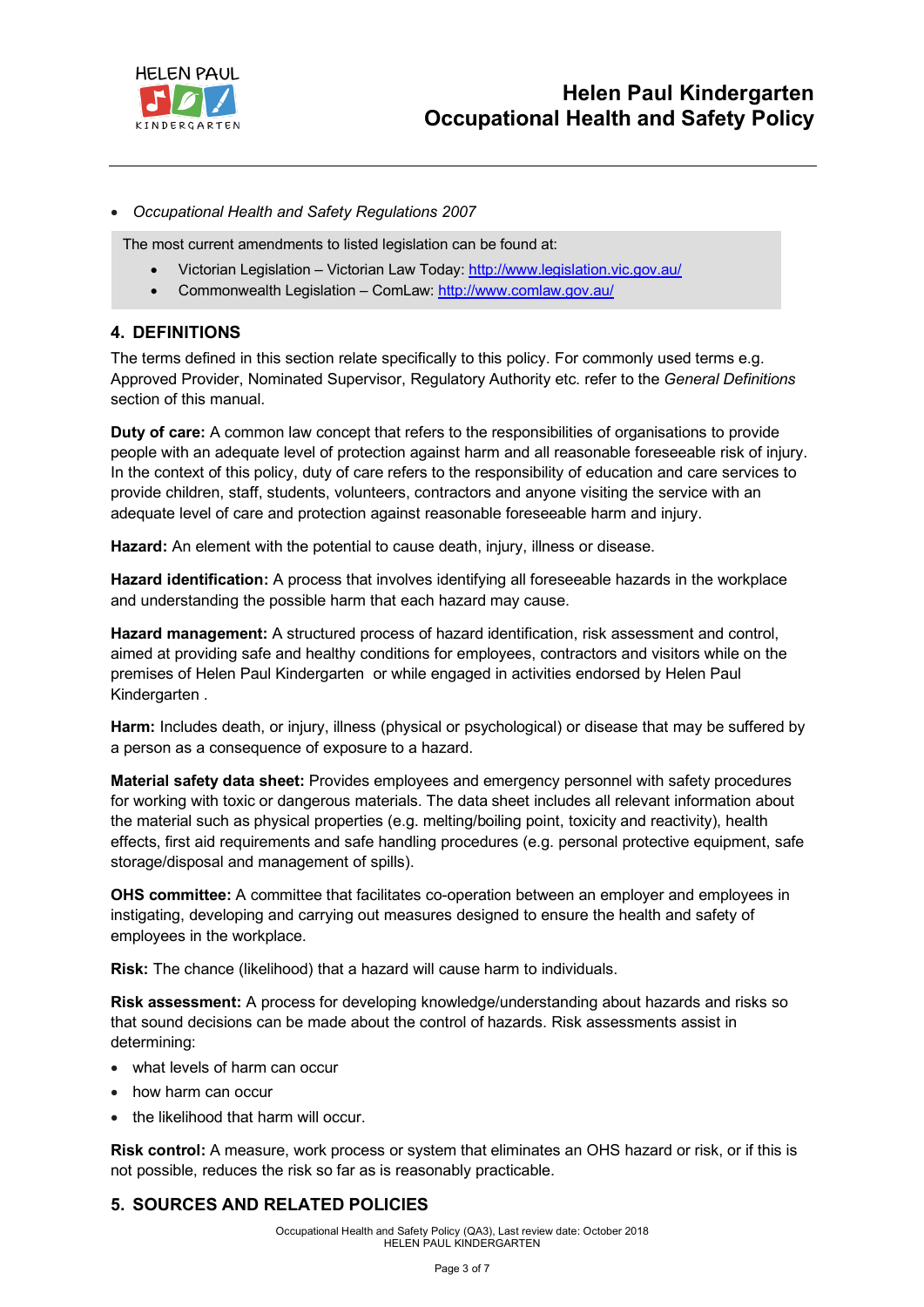

#### **Sources**

- *Early Childhood Management Manual*, ELAA
- *Getting into the Act*, WorkSafe Victoria
- *Getting help to improve health and safety*, WorkSafe Victoria
- *Guide to the OHS Act 2004*, WorkSafe Victoria
- *Managing safety in your workplace*, WorkSafe Victoria
- OHS in Early Childhood Services (ELAA): www.ohsinecservices.org.au
- WorkSafe Victoria: www.worksafe.vic.gov.au

#### **Service policies**

- *Child Safe Environment Policy*
- *Code of Conduct Policy*
- *Emergency and Evacuation Policy*
- *Incident, Injury, Trauma and Illness Policy*
- *Participation of Volunteers and Students Policy*
- *Privacy and Confidentiality Policy*
- *Road Safety and Safe Transport Policy*
- *Staffing Policy*

# **PROCEDURES**

#### **The Approved Provider is responsible for:**

- providing and maintaining a work environment that is safe and without risks to health (OHS Act: Section 21). This includes ensuring that:
	- there are safe systems of work
	- all plant and equipment provided for use by staff, including machinery, appliances and tools etc., are safe and meet relevant safety standards
	- substances, and plant and equipment, are used, handled, and stored safely
	- material safety data sheets are supplied for all chemicals kept and/or used at the service (refer to: www.ohsinecservices.org.au )
	- there are adequate welfare facilities e.g. first aid and dining facilities etc.
	- there is appropriate information, instruction, training and supervision for employees

(Note: *This duty of care is owed to all employees, children, parents/guardians, volunteers, students, contractors and any members of the public who are at the workplace at any time*)

- ensuring there is a systematic risk management approach (refer to: www.ohsinecservices.org.au) to the management of workplace hazards. This includes ensuring that:
	- hazards and risks to health and safety are identified, assessed and eliminated or, if it is not possible to remove the hazard/risk completely, effectively controlled
	- measures employed to eliminate/control hazards and risks to health and safety are monitored and evaluated regularly
- ensuring regular safety audits of the following:
	- indoor and outdoor environments
	- all equipment, including emergency equipment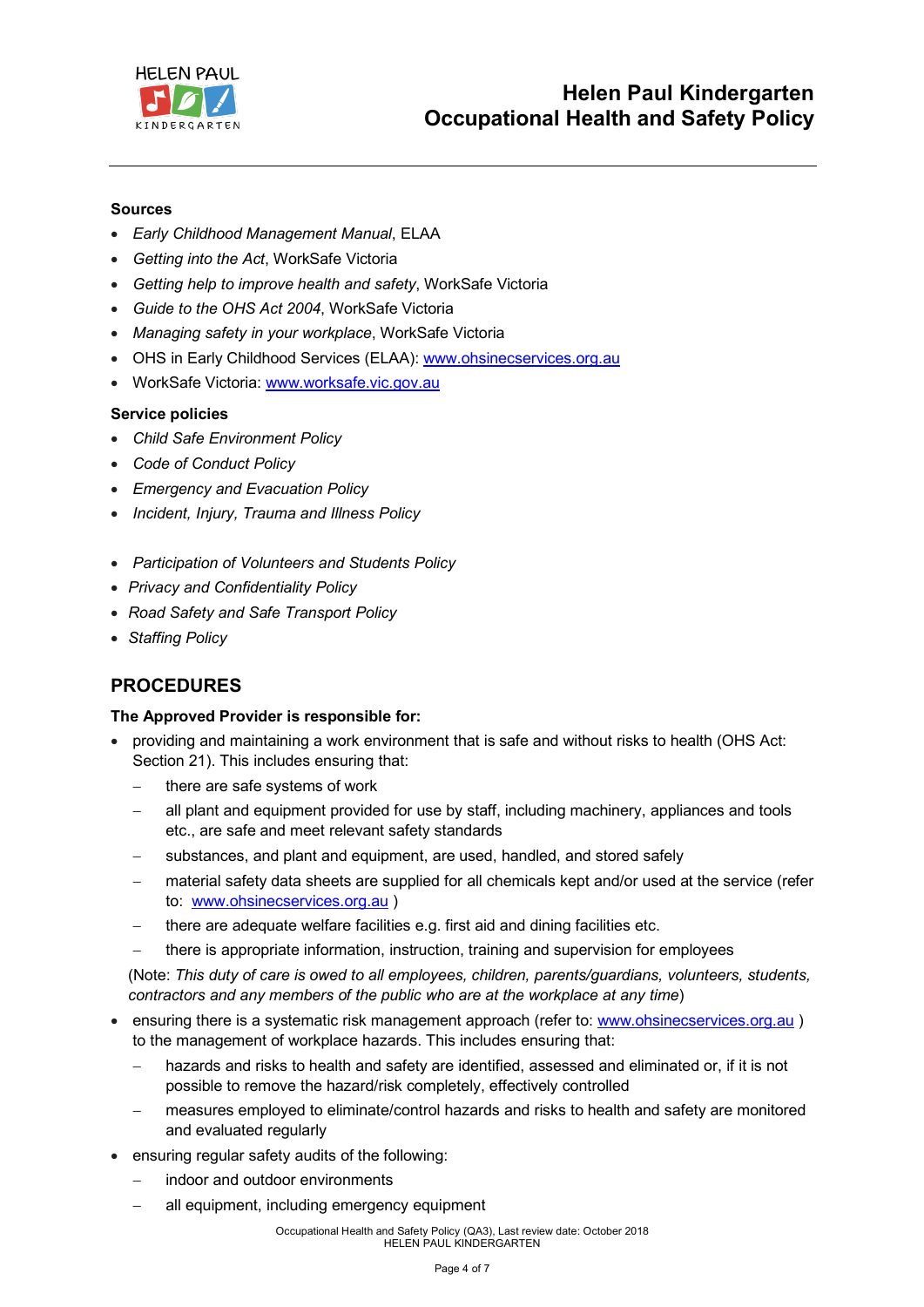

- playgrounds and fixed equipment in outdoor environments
- cleaning services
- horticultural maintenance
- pest control
- monitoring the conditions of the workplace and the health of employees (OHS Act: Section 22)
- protecting other individuals from risks arising from the service's activities, including holding a fete or a working bee etc., or any activity that is ancillary to the operation of the service e.g. contractors cleaning the premises after hours (OHS Act: Section 23)
- providing adequate instruction to staff in safe working procedures, and informing them of known hazards to their health and wellbeing that are associated with the work that they perform at the service
- ensuring that all plant, equipment and furniture are maintained in a safe condition
- developing procedures to guide the safe use of harmful substances, such as chemicals, in the workplace
- ensuring that OHS accountability is included in all position descriptions
- allocating adequate resources to implement this policy
- displaying this policy in a prominent location at the service premises
- ensuring the physical environment at the service is safe, secure and free from hazards for children and adults (refer to *Child Safe Environment Policy*)
- implementing/practising emergency and evacuation procedures (refer to *Emergency and Evacuation Policy*)
- implementing and reviewing this policy in consultation with the Nominated Supervisor, educators, staff, contractors and parents/guardians
- identifying and providing appropriate resources, induction and training to assist educators, staff, contractors, visitors, volunteers and students to implement this policy
- ensuring the Nominated Supervisor, educators, staff, contractors, volunteers and students are kept informed of any relevant changes in legislation and practices in relation to this policy
- consulting appropriately with employees on OHS matters including:
	- identification of hazards
	- making decisions on how to manage and control health and safety risks
	- making decisions on health and safety procedures
	- the need for establishing an OHS committee and determining membership of the committee
	- proposed changes at the service that may impact on health and safety
	- establishing health and safety committees
- notifying WorkSafe Victoria about serious workplace incidents, and preserving the site of an incident (OHS Act: Sections 38–39)
- holding appropriate licenses, registrations and permits, where required by the OHS Act
- attempting to resolve OHS issues with employees or their representatives within a reasonable timeframe
- not discriminating against anyone, including employees and contractors who are involved in health and safety negotiations
- allowing access to an authorised representative of a staff member who is acting within his/her powers under the OHS Act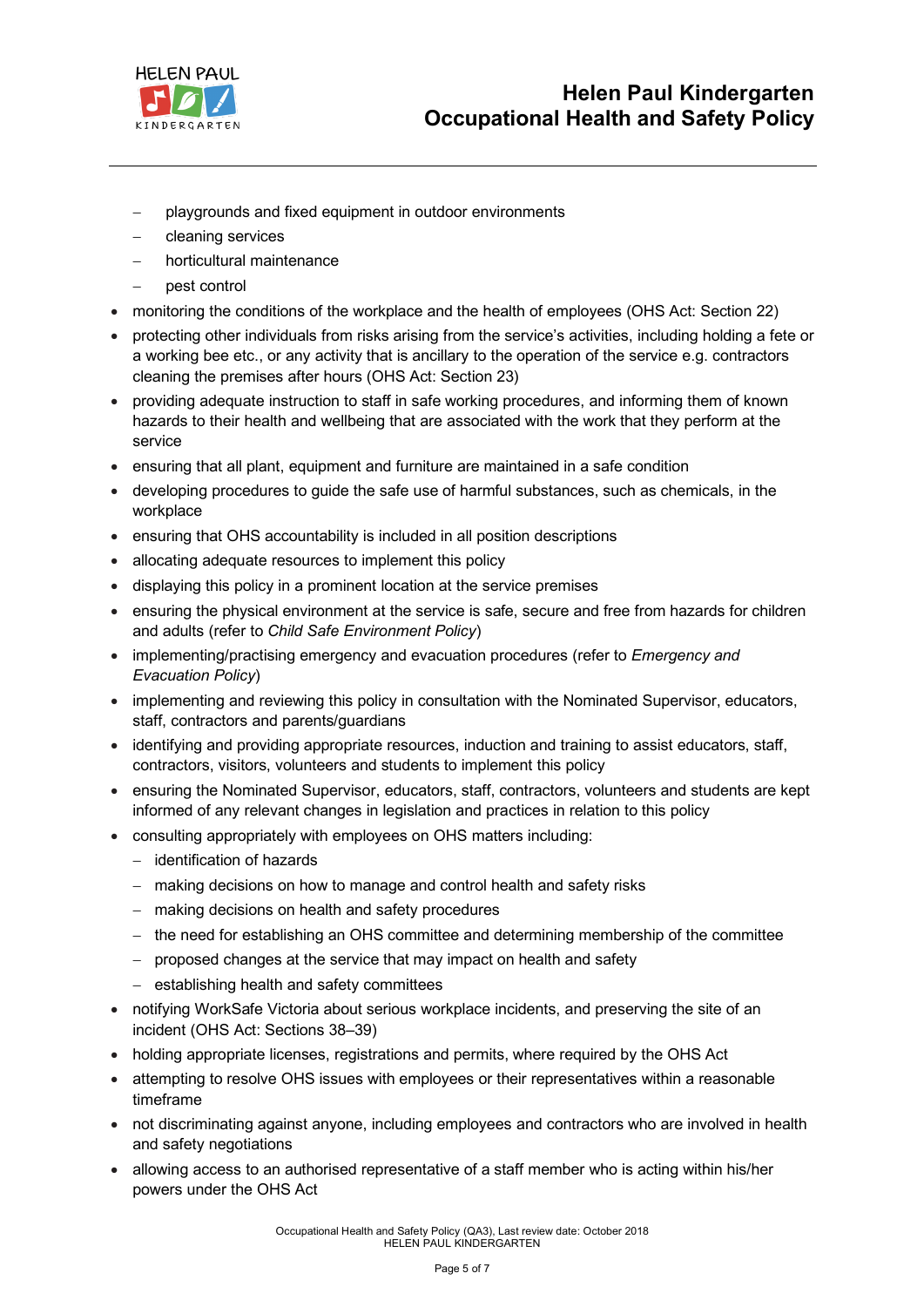

- producing OHS documentation as required by inspectors and answering any questions that an inspector asks
- not obstructing, misleading or intimidating an inspector who is performing his/her duties.

The above list of procedures is not exhaustive. Services must develop specific procedures to be followed in managing hazards and issues identified. Such specific issues include chemical management, purchasing of equipment, hazard identification and risk assessment etc. For more information and guidance, refer to: www.ohsinecservices.org.au

#### **The Nominated Supervisor is responsible for:**

- ensuring that all educators/staff are aware of this policy, and are supported to implement it at the service
- organising/facilitating regular safety audits of the following:
	- indoor and outdoor environments
	- all equipment, including emergency equipment
	- playgrounds and fixed equipment in outdoor environments
	- cleaning services
	- horticultural maintenance
	- pest control
- ensuring that all cupboards/rooms are labelled accordingly, including those that contain chemicals and first aid kits, and that child-proof locks are installed on doors and cupboards where contents may be harmful. Harmful chemicals/objects should be stored in cupboards up high out of reach of children
- ensuring the physical environment at the service is safe, secure and free from hazards for children and adults (refer to *Child Safe Environment Policy*)
- ensuring that all equipment and materials used at the service meet relevant safety standards
- ensuring the service is up to date with current legislation on child restraints in vehicles if transporting children (refer to *Road Safety and Safe Transport Policy)*
- implementing and practising emergency and evacuation procedures (refer to *Emergency and Evacuation Policy*)
- implementing and reviewing this policy in consultation with the Approved Provider, educators, staff, contractors and parents/guardians
- identifying and providing appropriate resources and training to assist educators, staff, contractors, visitors, volunteers and students to implement this policy
- keeping up to date and complying with any relevant changes in legislation and practices in relation to this policy.

#### **Certified Supervisors and other educators/staff are responsible for:**

- taking care of their own safety and the safety of others who may be affected by their actions
- co-operating with reasonable OHS actions taken by the Approved Provider, including:
	- following OHS rules and guidelines
	- helping to ensure housekeeping is of the standard set out in service policies
	- attending OHS training as required
	- reporting OHS incidents